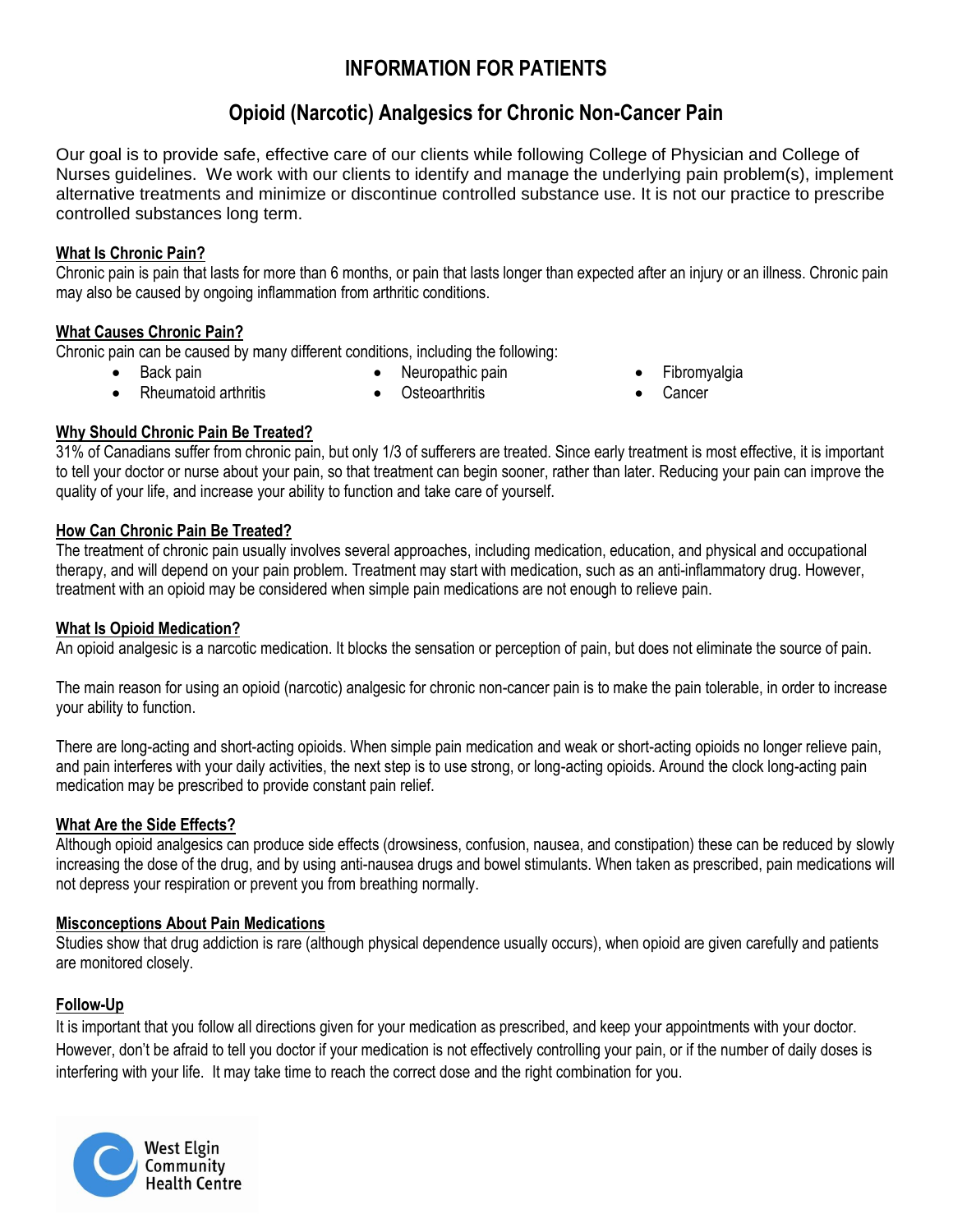# **BRIEF PAIN INVENTORY**

### **Patient Name: \_\_\_\_\_\_\_\_\_\_\_\_\_\_\_\_\_\_\_\_\_\_\_\_\_\_\_\_\_\_\_\_\_\_\_\_\_\_\_\_\_\_\_\_\_\_ Date: \_\_\_\_\_\_\_\_\_\_\_\_\_\_\_\_\_\_\_\_\_\_\_\_\_\_\_\_\_\_\_\_\_**

1. Throughout our lives, most of us have had pain from time to time (such as minor headaches, sprains, and toothaches). Have you had pain other than these everyday kinds of pain during the last week? □ Yes □ No



- 2. On the diagram, please shade the area(s) where you feel pain. 7. Circle the number that best describes how, during the Put an X on the area that hurts the most. past week, pain has interfered with your:
- 3. Please rate your pain by circling the one number that best describes your pain at its worst in the past week.

|      |  |  |  |  | 0 1 2 3 4 5 6 7 8 9 10 |  | interfer        |
|------|--|--|--|--|------------------------|--|-----------------|
| No   |  |  |  |  | Pain as bad as         |  |                 |
| Pain |  |  |  |  | you can imagine        |  | <b>B</b> . Mood |

|      | 0 1 2 3 4 5 6 7 8 9 |  |  |  |                 | - 10 | C. Walking ability |                                             |  |
|------|---------------------|--|--|--|-----------------|------|--------------------|---------------------------------------------|--|
| No   |                     |  |  |  | Pain as bad as  |      |                    | $\begin{array}{cccc} 0 & 1 & 2 \end{array}$ |  |
| Pain |                     |  |  |  | you can imagine |      | Does not           |                                             |  |

|      |  | $\sim$ 3 | 4 5 6 |  | 89              | - 10 |
|------|--|----------|-------|--|-----------------|------|
| No   |  |          |       |  | Pain as bad as  |      |
| Pain |  |          |       |  | you can imagine |      |

|      |  |  |  | 0 1 2 3 4 5 6 7 8 9 |                 |          |
|------|--|--|--|---------------------|-----------------|----------|
| No   |  |  |  |                     | Pain as bad as  | F. Sleep |
| Pain |  |  |  |                     | you can imagine |          |



| 3. |                 | Please rate your pain by circling the one number that best<br>describes your pain at its worst in the past week. |   |   | A. General activity<br>0 | 2                                                                                                                | 3 | 4 | 5 | 6                                      | 7  | 8 | 9<br>10                                                               |                |   |   |   |   |                |   |                          |                                |  |
|----|-----------------|------------------------------------------------------------------------------------------------------------------|---|---|--------------------------|------------------------------------------------------------------------------------------------------------------|---|---|---|----------------------------------------|----|---|-----------------------------------------------------------------------|----------------|---|---|---|---|----------------|---|--------------------------|--------------------------------|--|
|    | 0<br>No         |                                                                                                                  | 2 | 3 | 4                        | 5                                                                                                                | 6 |   | 8 | 9<br>Pain as bad as                    | 10 |   | Does not<br>interfere                                                 |                |   |   |   |   |                |   | Completely<br>interferes |                                |  |
|    | Pain            |                                                                                                                  |   |   |                          |                                                                                                                  |   |   |   | you can imagine                        |    |   | <b>B</b> . Mood<br>0                                                  | $\overline{2}$ |   |   | 5 | 6 | 7              | 8 | 9                        | 10                             |  |
| 4. |                 |                                                                                                                  |   |   |                          | Please rate your pain by circling the one number that best<br>describes your pain at its least in the past week. |   |   |   |                                        |    |   | Does not<br>interfere                                                 |                |   |   |   |   |                |   |                          | Completely<br>interferes       |  |
|    | 0<br>No<br>Pain |                                                                                                                  | 2 | 3 | 4                        | 5                                                                                                                | 6 |   | 8 | 9<br>Pain as bad as<br>you can imagine | 10 |   | C. Walking ability<br>0<br>Does not<br>interfere                      | $\mathfrak{p}$ | 3 | 4 | 5 | 6 |                | 8 | 9<br>Completely          | 10<br>interferes               |  |
| 5. |                 |                                                                                                                  |   |   |                          | Please rate your pain by circling the one number that best<br>describes your pain on the average.                |   |   |   |                                        |    |   | D. Normal work (includes both work outside the home & housework)<br>0 | 2              | 3 | 4 | 5 | 6 | 7              | 8 | 9                        | 10                             |  |
|    | 0<br>No<br>Pain | 1                                                                                                                | 2 | 3 |                          | 5                                                                                                                | 6 | 7 | 8 | 9<br>Pain as bad as<br>you can imagine | 10 |   | Does not<br>nterfere                                                  |                |   |   |   |   |                |   |                          | Completely<br>interferes       |  |
|    |                 |                                                                                                                  |   |   |                          |                                                                                                                  |   |   |   |                                        |    |   | E. Relations with other people                                        |                |   |   |   |   |                |   |                          |                                |  |
| 6. |                 |                                                                                                                  |   |   |                          | Please rate your pain by circling the one number that tells<br>how much pain you have right now.                 |   |   |   |                                        |    |   | 0<br>Does not<br>interfere                                            | 2              | 3 | 4 | 5 | 6 | $\overline{7}$ | 8 | 9                        | 10<br>Completely<br>interferes |  |
|    | 0<br>No         |                                                                                                                  |   | 3 | 4                        | 5                                                                                                                | 6 |   | 8 | 9<br>Pain as bad as                    | 10 |   | F. Sleep                                                              |                |   |   |   |   |                |   |                          |                                |  |
|    | Pain            |                                                                                                                  |   |   |                          |                                                                                                                  |   |   |   | you can imagine                        |    |   | U<br>Does not<br>interfere                                            | $\overline{2}$ | 3 | 4 | 5 | 6 | 7              | 8 | 9<br>interferes          | 10<br>Completely               |  |
|    |                 |                                                                                                                  |   |   |                          |                                                                                                                  |   |   |   |                                        |    |   | G. Enjoyment of life<br>Does not<br>interfere                         | 2              | 3 | 4 | 5 | 6 | 7              | 8 | 9                        | 10<br>Completely<br>interferes |  |

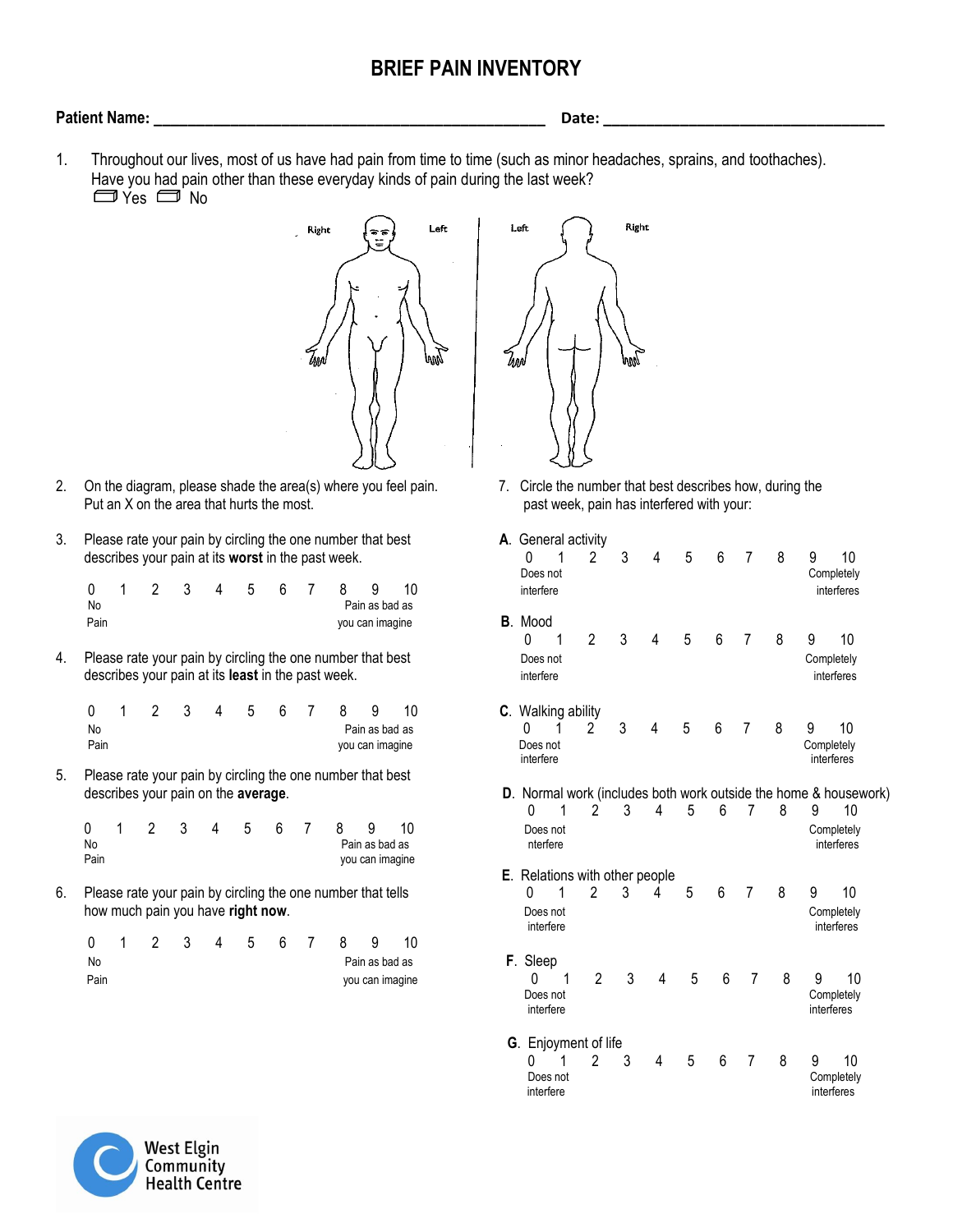8. Circle the word(s) that best describe(s) your pain:

| Tingling       | Cramping  | Exhausting   |
|----------------|-----------|--------------|
| Radiating      | Boring    | Continuous   |
| Shooting       | Heavy     | Penetrating  |
| Stabbing       | Tender    | Nagging      |
| <b>Burning</b> | Splitting | Excruciating |
| Deep           | Piercing  | Unbearable   |
| Numb           | Aching    | Cutting      |
| Lancinating    | Throbbing | Gnawing      |
| Tearing        | Sharp     |              |

- 9. What pain medications are you currently taking?
- 10. What pain medications have you taken in the past?
- 11. Other methods used to relieve my pain include (please check all that apply):
	- Warm Compresses Cold Compresses **D** Relaxation techniques Distraction Biofeedback **d** Hypnosis Other (please specify)
- 12. In the past week, how much relief have pain treatments or medications provided? Please circle the one percentage that best shows how much relief you have received.

 0% 10% 20% 30% 40% 50% 60% 70% 80% 90% 100% No Complete relief relief relief relief relief

- 13. If you take pain medications, how many hours does it take before the pain returns?
	- Pain medication doesn't help at all
	- f 1 hour
	- 2 hours
	- 3 hours
	- 4 hours
	- 5 to 12 hours
	- **D** More than 12 hours
	- $\Box$  I do not take pain medications

14. I prefer to take my pain medications:

**D** On a regular basis

- **D** Only when necessary
- $\Box$  I do not take pain medications
- 15. I take my pain medications (in a 24-hour period):

**D** Not every day 1-2 times a day 3-4 times a day 5-6 times a day **If** More than 6 times a day

- 16. Do you feel you need a stronger type of pain medication?
	- **T** Yes **T** No **T** Uncertain
- 17. Do you feel you need to take more of the pain medication than you doctor has prescribed?

Yes No Uncertain

18. Are you concerned that you use too much pain medication?

d Yes d No d Uncertain

If yes, why?

19. Are you having problems with side effects caused by your pain medication?

fl Yes fl No

If yes, what side effects?

20. Do you feel you need to receive further information about your pain medication?

Yes No

21. Medications not prescribe by my doctor that I take for pain are:

\_\_\_\_\_\_\_\_\_\_\_\_\_\_\_\_\_\_\_\_\_\_\_\_\_\_\_\_\_\_\_\_\_\_\_\_\_\_\_\_\_\_\_\_\_\_\_\_\_\_\_\_\_\_\_ \_\_\_\_\_\_\_\_\_\_\_\_\_\_\_\_\_\_\_\_\_\_\_\_\_\_\_\_\_\_\_\_\_\_\_\_\_\_\_\_\_\_\_\_\_\_\_\_\_\_\_\_\_\_\_ \_\_\_\_\_\_\_\_\_\_\_\_\_\_\_\_\_\_\_\_\_\_\_\_\_\_\_\_\_\_\_\_\_\_\_\_\_\_\_\_\_\_\_\_\_\_\_\_\_\_\_\_\_\_\_ \_\_\_\_\_\_\_\_\_\_\_\_\_\_\_\_\_\_\_\_\_\_\_\_\_\_\_\_\_\_\_\_\_\_\_\_\_\_\_\_\_\_\_\_\_\_\_\_\_\_\_\_\_\_\_ \_\_\_\_\_\_\_\_\_\_\_\_\_\_\_\_\_\_\_\_\_\_\_\_\_\_\_\_\_\_\_\_\_\_\_\_\_\_\_\_\_\_\_\_\_\_\_\_\_\_\_\_\_\_\_

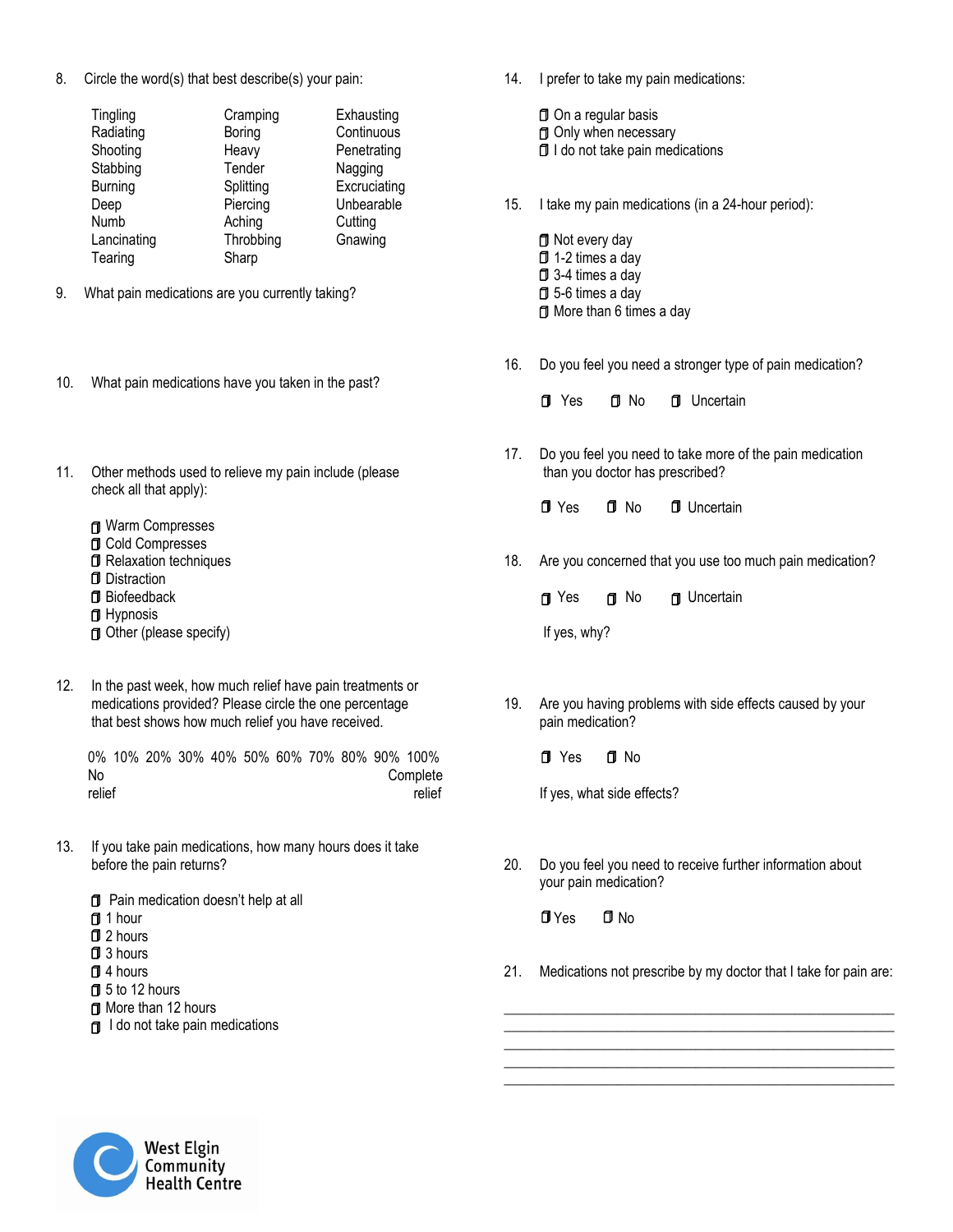# **About your pain condition**:

- 1. Please describe your chronicle pain condition, when did this start, how has it changed?
- 2. What investigations have you had for this condition (x-rays, CT, MRI, when, where)?
- 3. What specialists have you seen, when? What was the result?
- 4. What therapies have you tried in the past? Physiotherapy? Occupational therapy? Massage therapy? Did they help?
- 5. Do you have difficulties with mental health conditions such as anxiety or depression which may affect your pain control? If so, is this something you're also being treated for? Please explain.
- 6. Are you willing to consider decreasing the dose of your pain medications if your physician recommends this?
- 7. Are you willing to consider other kinds of treatment?
- 8. Are you willing to see a pain specialist if your physician recommends it?